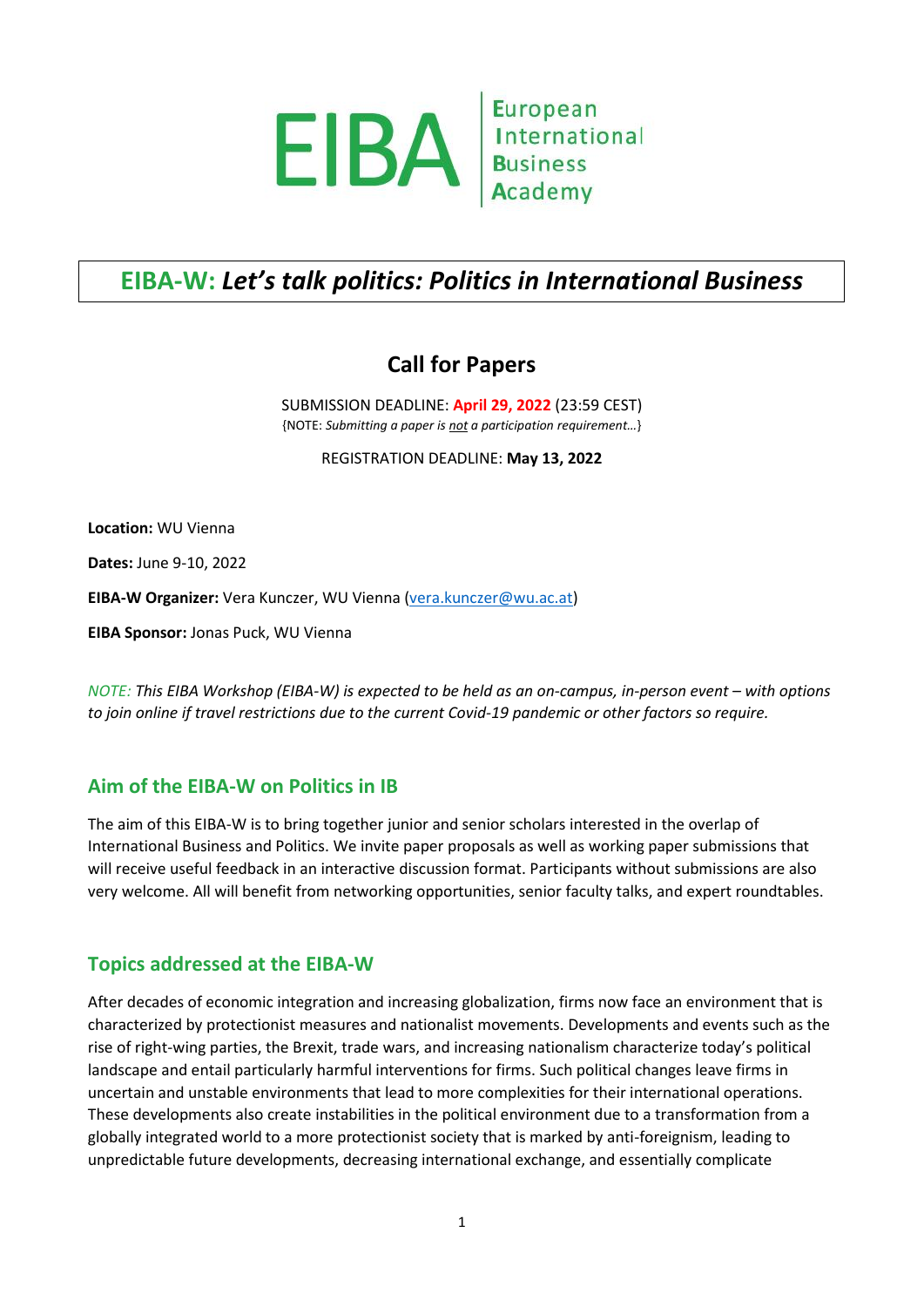international operations. This situation presents a new environment where specifically internationally operating firms must find their way.

The political environment is part of the institutional structures that are besides firm and industry characteristics a shaping aspect for firms' international strategic behaviour (Peng et al., 2009). One of the objectives of institutions is the provision of an order that regulates the external environment and hence governs firms' internationalization decisions (Ahuja et al., 2018; Kostova et al., 2019). We still lack knowledge about the consequences of this new political paradigm for firms' international business operations. Given the importance of the political environment for firms' international strategies (e.g., Henisz, 2000; Kobrin, 1979), an investigation of those changed conditions provides great relevance for International Business studies.

This EIBA-W seeks to address research questions and relevant topics that investigate the interconnection between International Business and the political environment. The Workshop aims at providing straightforward advice from top researchers on how to conduct research in this field as well as give rewarding insights into relevant future research directions. Furthermore, senior faculty will provide constructive feedback on individual papers.

EIBA-W papers could address the following questions (among others):

- How do political shocks or turbulences influence firms' internationalization decisions (e.g., internationalization timing, location choice, entry mode decisions) and MNE operations (e.g., global value chain configurations, HQ-subsidiary relations)?
- How can firms successfully manage politically uncertain and turbulent host countries? How do firms respond through e.g., corporate political activities?
- What are the consequences of nationalist and anti-globalization sentiments for firms' international collaborations?
- What is the role of corporate political activities in influencing the political environment in host countries?

## **Preliminary program**

#### **June 9, 2022**

18:30 Welcome reception

#### **June 10, 2022**

09:00-09:30 Morning coffee with breakfast

09:30-10:30 Senior faculty panel: "Research at the interface of Politics and International Business"

10:30-11:00 Coffee break

11:00-12:30 Expert roundtables:

- o Quantitative methods in IB research
- o Qualitative methods in IB research
- $\circ$  Theory building in politics and IB research

#### 12:30-14:00 Lunch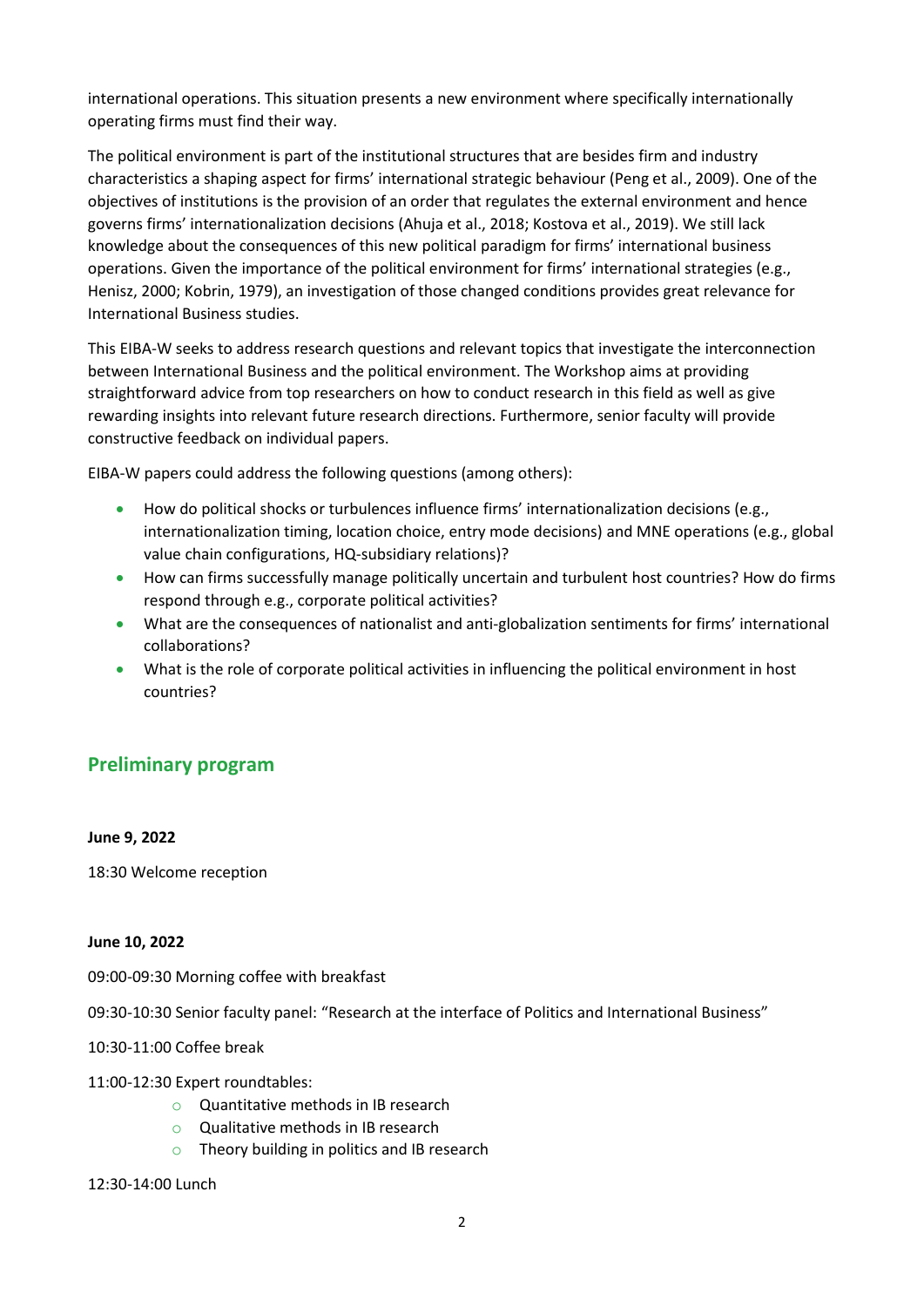14:00-15:30 Interactive paper roundtables:

 $\circ$  Discussing submitted papers in small groups to gain feedback from senior faculty

Idea development roundtables:

 $\circ$  Discussing and developing research ideas in an interactive manner in small groups with senior faculty

15:30-16:00 Coffee break

16:00-17:00 Senior faculty panel: "The future of research on Politics in IB"

19:00 Dinner

## **Submission & application details**

To participate in this EIBA-W, **a paper submission is not mandatory**. With or without a submitted paper, the benefits of participation include senior faculty talks, expert roundtables, and social events.

Interested participants who wish to submit their work and receive feedback at the EIBA-W are invited to submit two types of paper (with no preference given to either type):

#### **Paper proposals**

Paper proposals should not exceed seven (7) pages and a total of 4,000 words. Five (5) pages should be used for the body of the proposal, and up to two (2) pages may be used for references, diagrams, charts, tables, etc. The 4,000-word limit also includes all text from references, diagrams, figures, tables, etc.

#### **Full working papers**

Interested participants can (also) submit papers that are already at a more developed stage. Full working papers must not exceed 10,000 words, including all references and appendices. A short abstract not exceeding 200 words should be included at the beginning. Use 12pt Times New Roman font and double spacing. All tables, figures, appendices, etc. should be placed at the end of the document, after the references.

Submissions for the EIBA-W on Politics in IB should be sent via e-mail by **April 29, 2022** (23:59 CEST) to Vera Kunczer [\(vera.kunczer@wu.ac.at\)](mailto:vera.kunczer@wu.ac.at) in PDF format. Author information and title should appear on the first page of each submission. For any formatting questions not already indicated above, refer to the JIBS style guide [\(https://www.palgrave.com/gp/journal/41267/authors/presentation-formatting\)](https://www.palgrave.com/gp/journal/41267/authors/presentation-formatting). Interested participants may make a maximum of two submissions to this EIBA-W.

## **Registration**

Registration for participating in the EIBA-W is mandatory. The registration deadline is **May 13, 2022**. To register for the EIBA-W on Politics in IB, please send an e-mail to Vera Kunczer [\(vera.kunczer@wu.ac.at\)](mailto:vera.kunczer@wu.ac.at).

## **Participation fees**

For current EIBA members (2022), the participation fee is **€40** EUR (€20 for PhD students).